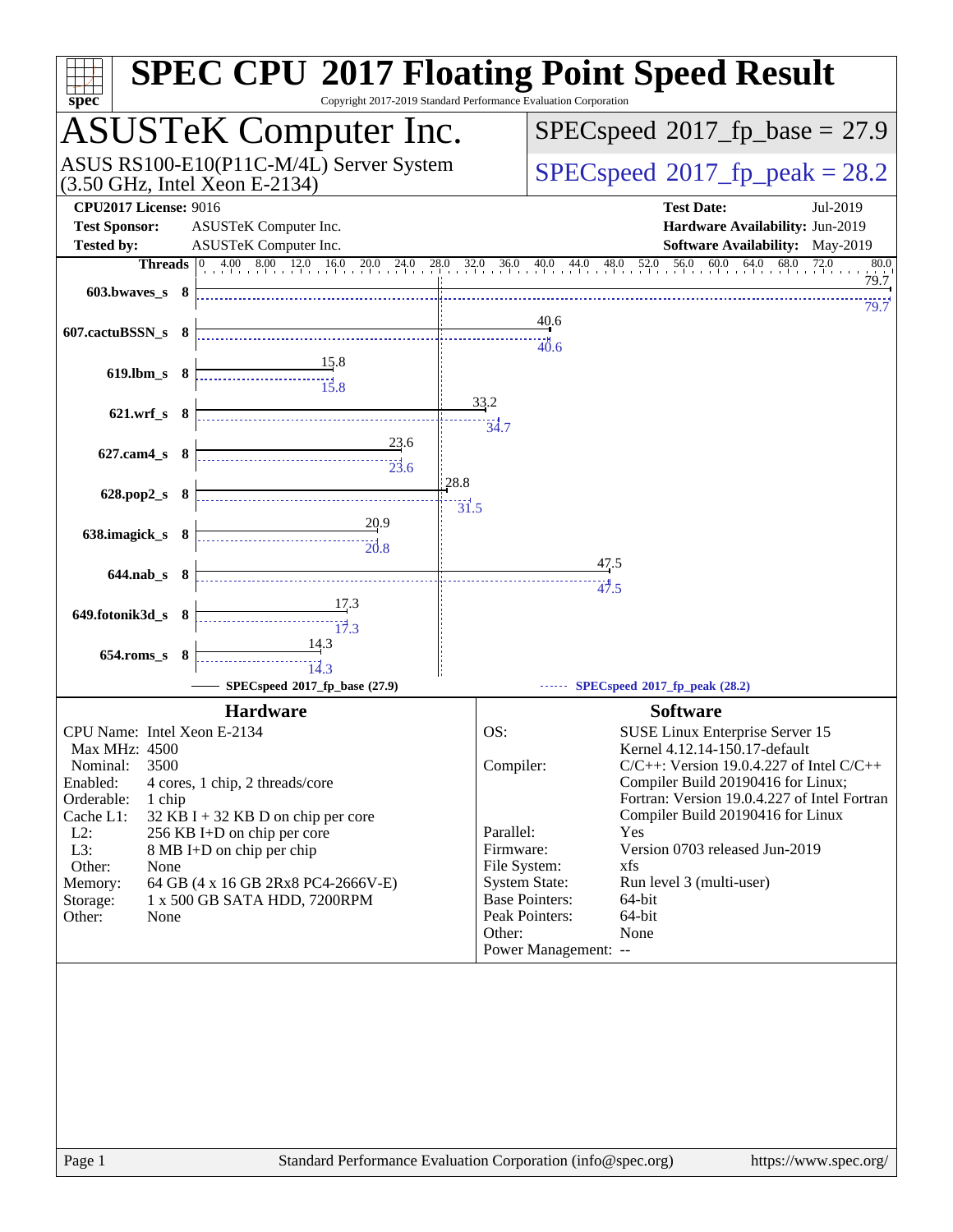# **[spec](http://www.spec.org/)**

# **[SPEC CPU](http://www.spec.org/auto/cpu2017/Docs/result-fields.html#SPECCPU2017FloatingPointSpeedResult)[2017 Floating Point Speed Result](http://www.spec.org/auto/cpu2017/Docs/result-fields.html#SPECCPU2017FloatingPointSpeedResult)**

Copyright 2017-2019 Standard Performance Evaluation Corporation

## ASUSTeK Computer Inc.

(3.50 GHz, Intel Xeon E-2134) ASUS RS100-E10(P11C-M/4L) Server System  $SPECspeed@2017$  $SPECspeed@2017$  fp\_peak = 28.2

 $SPECspeed*2017_fp\_base = 27.9$  $SPECspeed*2017_fp\_base = 27.9$ 

**[Test Sponsor:](http://www.spec.org/auto/cpu2017/Docs/result-fields.html#TestSponsor)** ASUSTeK Computer Inc. **[Hardware Availability:](http://www.spec.org/auto/cpu2017/Docs/result-fields.html#HardwareAvailability)** Jun-2019

**[CPU2017 License:](http://www.spec.org/auto/cpu2017/Docs/result-fields.html#CPU2017License)** 9016 **[Test Date:](http://www.spec.org/auto/cpu2017/Docs/result-fields.html#TestDate)** Jul-2019 **[Tested by:](http://www.spec.org/auto/cpu2017/Docs/result-fields.html#Testedby)** ASUSTeK Computer Inc. **[Software Availability:](http://www.spec.org/auto/cpu2017/Docs/result-fields.html#SoftwareAvailability)** May-2019

#### **[Results Table](http://www.spec.org/auto/cpu2017/Docs/result-fields.html#ResultsTable)**

|                             | <b>Base</b>    |                |       |                | <b>Peak</b> |                |       |                |                |              |                |              |                |              |
|-----------------------------|----------------|----------------|-------|----------------|-------------|----------------|-------|----------------|----------------|--------------|----------------|--------------|----------------|--------------|
| <b>Benchmark</b>            | <b>Threads</b> | <b>Seconds</b> | Ratio | <b>Seconds</b> | Ratio       | <b>Seconds</b> | Ratio | <b>Threads</b> | <b>Seconds</b> | <b>Ratio</b> | <b>Seconds</b> | <b>Ratio</b> | <b>Seconds</b> | <b>Ratio</b> |
| $603.bwaves$ s              | 8              | 740            | 79.7  | 740            | 79.7        | 741            | 79.7  | 8              | 741            | 79.6         | 740            | 79.7         | 740            | 79.7         |
| 607.cactuBSSN s             | 8              | 409            | 40.7  | 411            | 40.6        | 411            | 40.6  | 8              | 410            | 40.6         | 410            | 40.6         | 413            | 40.4         |
| $619$ .lbm s                | 8              | 332            | 15.8  | 332            | 15.8        | 332            | 15.8  | 8              | 332            | 15.8         | 332            | 15.8         | 332            | 15.8         |
| $621.wrf$ s                 | 8              | 399            | 33.2  | 399            | 33.2        | 398            | 33.3  | 8              | 380            | 34.8         | 381            | 34.7         | 381            | 34.7         |
| $627$ .cam4 s               | 8              | 376            | 23.6  | 376            | 23.6        | 376            | 23.6  | 8              | 376            | 23.6         | 376            | 23.6         | 376            | 23.6         |
| $628.pop2_s$                | 8              | 411            | 28.9  | 412            | 28.8        | 412            | 28.8  | 8              | 377            | 31.5         | 378            | 31.4         | 377            | 31.5         |
| 638.imagick_s               | 8              | 691            | 20.9  | 691            | 20.9        | 692            | 20.9  | 8              | 692            | 20.8         | 692            | 20.9         | 692            | 20.8         |
| $644$ .nab s                | 8              | 369            | 47.4  | 368            | 47.5        | 368            | 47.5  | 8              | 369            | 47.3         | 368            | 47.5         | 368            | 47.5         |
| 649.fotonik3d_s             | 8              | 526            | 17.3  | 526            | 17.3        | 526            | 17.3  | 8              | 526            | 17.3         | 527            | 17.3         | 526            | 17.3         |
| $654$ .roms s               | 8              | 1101           | 14.3  | 1104           | 14.3        | 1101           | 14.3  | 8              | 1104           | 14.3         | 1101           | 14.3         | 1103           | 14.3         |
| $SPECspeed*2017_fp\_base =$ |                |                |       |                |             |                |       |                |                |              |                |              |                |              |

**[SPECspeed](http://www.spec.org/auto/cpu2017/Docs/result-fields.html#SPECspeed2017fppeak)[2017\\_fp\\_peak =](http://www.spec.org/auto/cpu2017/Docs/result-fields.html#SPECspeed2017fppeak) 28.2**

Results appear in the [order in which they were run.](http://www.spec.org/auto/cpu2017/Docs/result-fields.html#RunOrder) Bold underlined text [indicates a median measurement.](http://www.spec.org/auto/cpu2017/Docs/result-fields.html#Median)

#### **[Operating System Notes](http://www.spec.org/auto/cpu2017/Docs/result-fields.html#OperatingSystemNotes)**

Stack size set to unlimited using "ulimit -s unlimited"

### **[General Notes](http://www.spec.org/auto/cpu2017/Docs/result-fields.html#GeneralNotes)**

Environment variables set by runcpu before the start of the run: KMP\_AFFINITY = "granularity=fine,compact" LD\_LIBRARY\_PATH = "/spec2017\_19u4/lib/intel64" OMP\_STACKSIZE = "192M" Binaries compiled on a system with 1x Intel Core i9-799X CPU + 32GB RAM memory using Redhat Enterprise Linux 7.5 Transparent Huge Pages enabled by default Prior to runcpu invocation Filesystem page cache synced and cleared with: sync; echo 3> /proc/sys/vm/drop\_caches Yes: The test sponsor attests, as of date of publication, that CVE-2017-5754 (Meltdown) is mitigated in the system as tested and documented. Yes: The test sponsor attests, as of date of publication, that CVE-2017-5753 (Spectre variant 1) is mitigated in the system as tested and documented. Yes: The test sponsor attests, as of date of publication, that CVE-2017-5715 (Spectre variant 2) is mitigated in the system as tested and documented.

#### BIOS Configuration: VT-d = Disabled AES = Disabled

**(Continued on next page)**

**[Platform Notes](http://www.spec.org/auto/cpu2017/Docs/result-fields.html#PlatformNotes)**

Page 2 Standard Performance Evaluation Corporation [\(info@spec.org\)](mailto:info@spec.org) <https://www.spec.org/>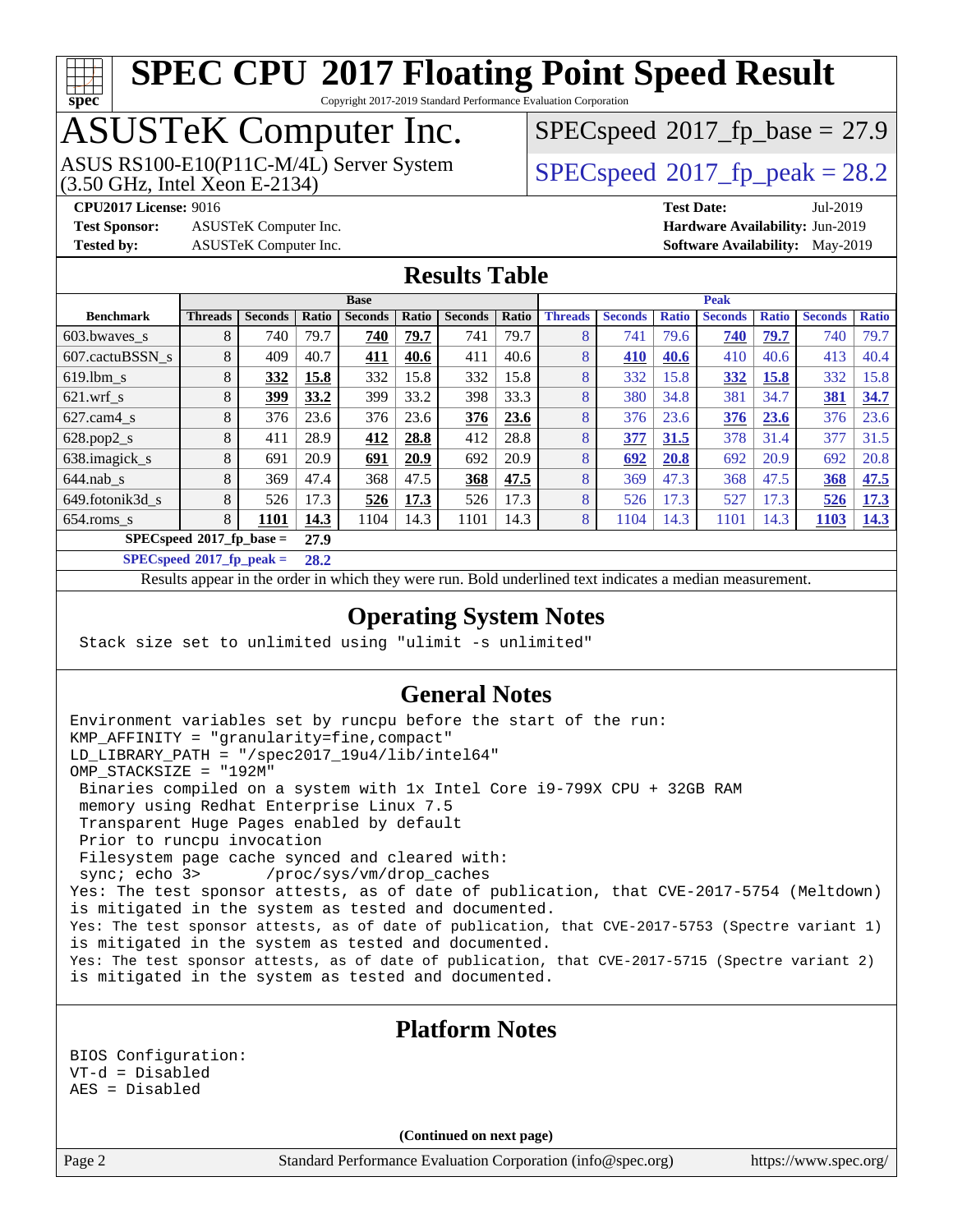| x<br>ť<br>н.<br>c |  |  |  |  |  |  |
|-------------------|--|--|--|--|--|--|

Copyright 2017-2019 Standard Performance Evaluation Corporation

## ASUSTeK Computer Inc.

(3.50 GHz, Intel Xeon E-2134) ASUS RS100-E10(P11C-M/4L) Server System  $\vert$  [SPECspeed](http://www.spec.org/auto/cpu2017/Docs/result-fields.html#SPECspeed2017fppeak)®[2017\\_fp\\_peak = 2](http://www.spec.org/auto/cpu2017/Docs/result-fields.html#SPECspeed2017fppeak)8.2

 $SPECspeed^{\circ}2017\_fp\_base = 27.9$  $SPECspeed^{\circ}2017\_fp\_base = 27.9$ 

**[Test Sponsor:](http://www.spec.org/auto/cpu2017/Docs/result-fields.html#TestSponsor)** ASUSTeK Computer Inc. **[Hardware Availability:](http://www.spec.org/auto/cpu2017/Docs/result-fields.html#HardwareAvailability)** Jun-2019 **[Tested by:](http://www.spec.org/auto/cpu2017/Docs/result-fields.html#Testedby)** ASUSTeK Computer Inc. **[Software Availability:](http://www.spec.org/auto/cpu2017/Docs/result-fields.html#SoftwareAvailability)** May-2019

**[CPU2017 License:](http://www.spec.org/auto/cpu2017/Docs/result-fields.html#CPU2017License)** 9016 **[Test Date:](http://www.spec.org/auto/cpu2017/Docs/result-fields.html#TestDate)** Jul-2019

#### **[Platform Notes \(Continued\)](http://www.spec.org/auto/cpu2017/Docs/result-fields.html#PlatformNotes)**

Page 3 Standard Performance Evaluation Corporation [\(info@spec.org\)](mailto:info@spec.org) <https://www.spec.org/> Sysinfo program /spec2017\_19u4/bin/sysinfo Rev: r5974 of 2018-05-19 9bcde8f2999c33d61f64985e45859ea9 running on linux-ngvl Mon Jul 29 09:51:47 2019 SUT (System Under Test) info as seen by some common utilities. For more information on this section, see <https://www.spec.org/cpu2017/Docs/config.html#sysinfo> From /proc/cpuinfo model name : Intel(R) Xeon(R) E-2134 CPU @ 3.50GHz 1 "physical id"s (chips) 8 "processors" cores, siblings (Caution: counting these is hw and system dependent. The following excerpts from /proc/cpuinfo might not be reliable. Use with caution.) cpu cores : 4 siblings : 8 physical 0: cores 0 1 2 3 From lscpu: Architecture: x86\_64 CPU op-mode(s): 32-bit, 64-bit Byte Order: Little Endian  $CPU(s):$  8 On-line CPU(s) list: 0-7 Thread(s) per core: 2 Core(s) per socket: 4 Socket(s): 1 NUMA node(s): 1 Vendor ID: GenuineIntel CPU family: 6 Model: 158 Model name: Intel(R) Xeon(R) E-2134 CPU @ 3.50GHz Stepping: 10 CPU MHz: 3500.000 CPU max MHz: 4500.0000 CPU min MHz: 800.0000 BogoMIPS: 7008.00 Virtualization: VT-x L1d cache: 32K L1i cache: 32K L2 cache: 256K L3 cache: 8192K NUMA node0 CPU(s): 0-7 Flags: fpu vme de pse tsc msr pae mce cx8 apic sep mtrr pge mca cmov pat pse36 clflush dts acpi mmx fxsr sse sse2 ss ht tm pbe syscall nx pdpe1gb rdtscp lm constant\_tsc art arch\_perfmon pebs bts rep\_good nopl xtopology nonstop\_tsc cpuid aperfmperf tsc\_known\_freq pni pclmulqdq dtes64 monitor ds\_cpl vmx smx est tm2 ssse3 **(Continued on next page)**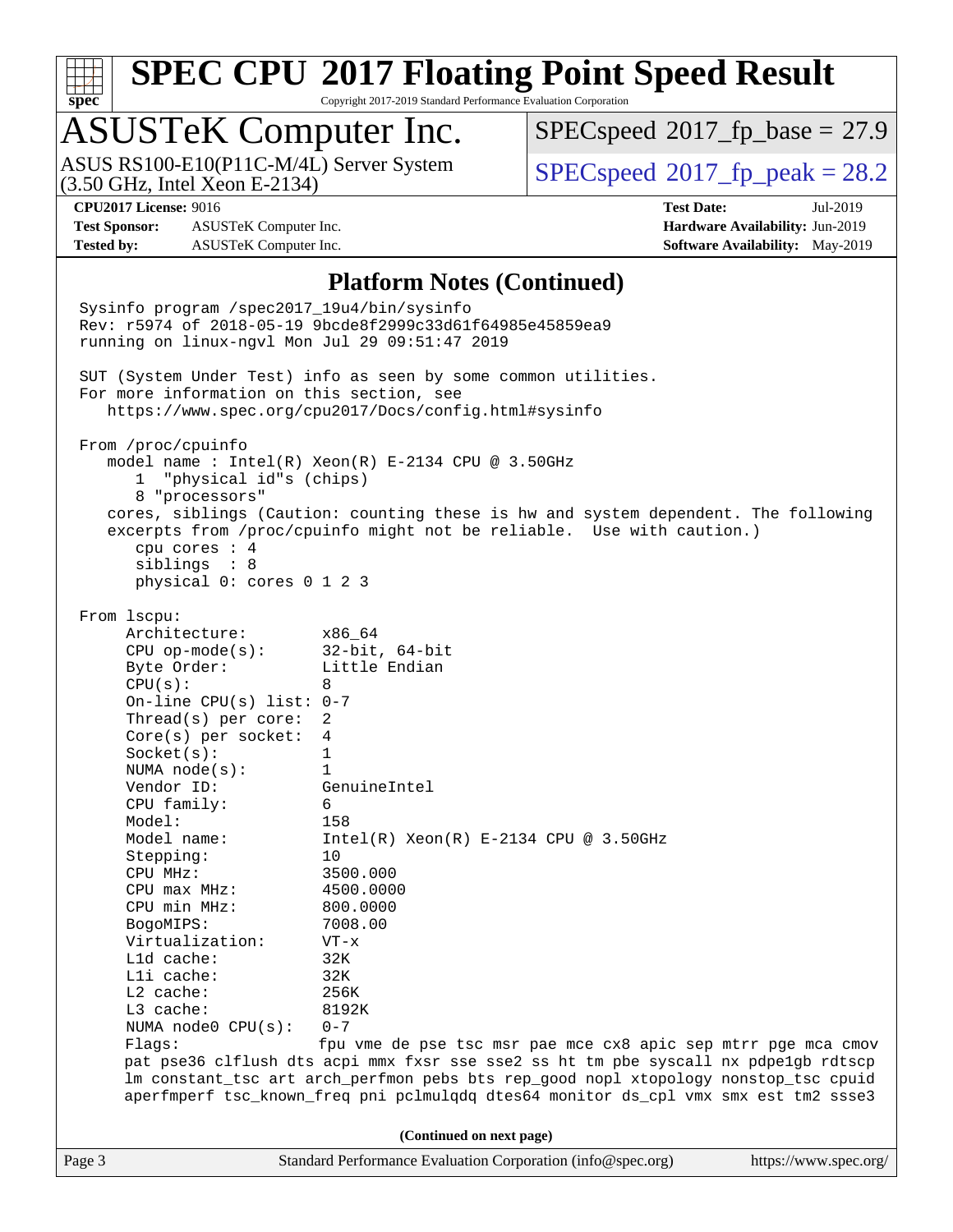

Copyright 2017-2019 Standard Performance Evaluation Corporation

## ASUSTeK Computer Inc.

(3.50 GHz, Intel Xeon E-2134) ASUS RS100-E10(P11C-M/4L) Server System  $SPECspeed@2017$  $SPECspeed@2017$  fp\_peak = 28.2

 $SPECspeed*2017_fp\_base = 27.9$  $SPECspeed*2017_fp\_base = 27.9$ 

**[Test Sponsor:](http://www.spec.org/auto/cpu2017/Docs/result-fields.html#TestSponsor)** ASUSTeK Computer Inc. **[Hardware Availability:](http://www.spec.org/auto/cpu2017/Docs/result-fields.html#HardwareAvailability)** Jun-2019 **[Tested by:](http://www.spec.org/auto/cpu2017/Docs/result-fields.html#Testedby)** ASUSTeK Computer Inc. **[Software Availability:](http://www.spec.org/auto/cpu2017/Docs/result-fields.html#SoftwareAvailability)** May-2019

**[CPU2017 License:](http://www.spec.org/auto/cpu2017/Docs/result-fields.html#CPU2017License)** 9016 **[Test Date:](http://www.spec.org/auto/cpu2017/Docs/result-fields.html#TestDate)** Jul-2019

#### **[Platform Notes \(Continued\)](http://www.spec.org/auto/cpu2017/Docs/result-fields.html#PlatformNotes)**

 sdbg fma cx16 xtpr pdcm pcid sse4\_1 sse4\_2 x2apic movbe popcnt tsc\_deadline\_timer xsave avx f16c rdrand lahf\_lm abm 3dnowprefetch cpuid\_fault epb invpcid\_single pti ssbd ibrs ibpb stibp tpr\_shadow vnmi flexpriority ept vpid fsgsbase tsc\_adjust bmi1 hle avx2 smep bmi2 erms invpcid rtm mpx rdseed adx smap clflushopt intel\_pt xsaveopt xsavec xgetbv1 xsaves dtherm ida arat pln pts hwp hwp\_notify hwp\_act\_window hwp\_epp flush\_l1d /proc/cpuinfo cache data cache size : 8192 KB From numactl --hardware WARNING: a numactl 'node' might or might not correspond to a physical chip. available: 1 nodes (0) node 0 cpus: 0 1 2 3 4 5 6 7 node 0 size: 64322 MB node 0 free: 63820 MB node distances: node 0 0: 10 From /proc/meminfo MemTotal: 65865912 kB HugePages\_Total: 0 Hugepagesize: 2048 kB

 From /etc/\*release\* /etc/\*version\* os-release: NAME="SLES" VERSION="15" VERSION\_ID="15" PRETTY\_NAME="SUSE Linux Enterprise Server 15" ID="sles" ID\_LIKE="suse" ANSI\_COLOR="0;32" CPE\_NAME="cpe:/o:suse:sles:15"

uname -a:

 Linux linux-ngvl 4.12.14-150.17-default #1 SMP Thu May 2 15:15:46 UTC 2019 (bf13fb8) x86\_64 x86\_64 x86\_64 GNU/Linux

Kernel self-reported vulnerability status:

 CVE-2017-5754 (Meltdown): Mitigation: PTI CVE-2017-5753 (Spectre variant 1): Mitigation: \_\_user pointer sanitization CVE-2017-5715 (Spectre variant 2): Mitigation: Full generic retpoline, IBPB: conditional, IBRS\_FW, STIBP: conditional, RSB filling

**(Continued on next page)**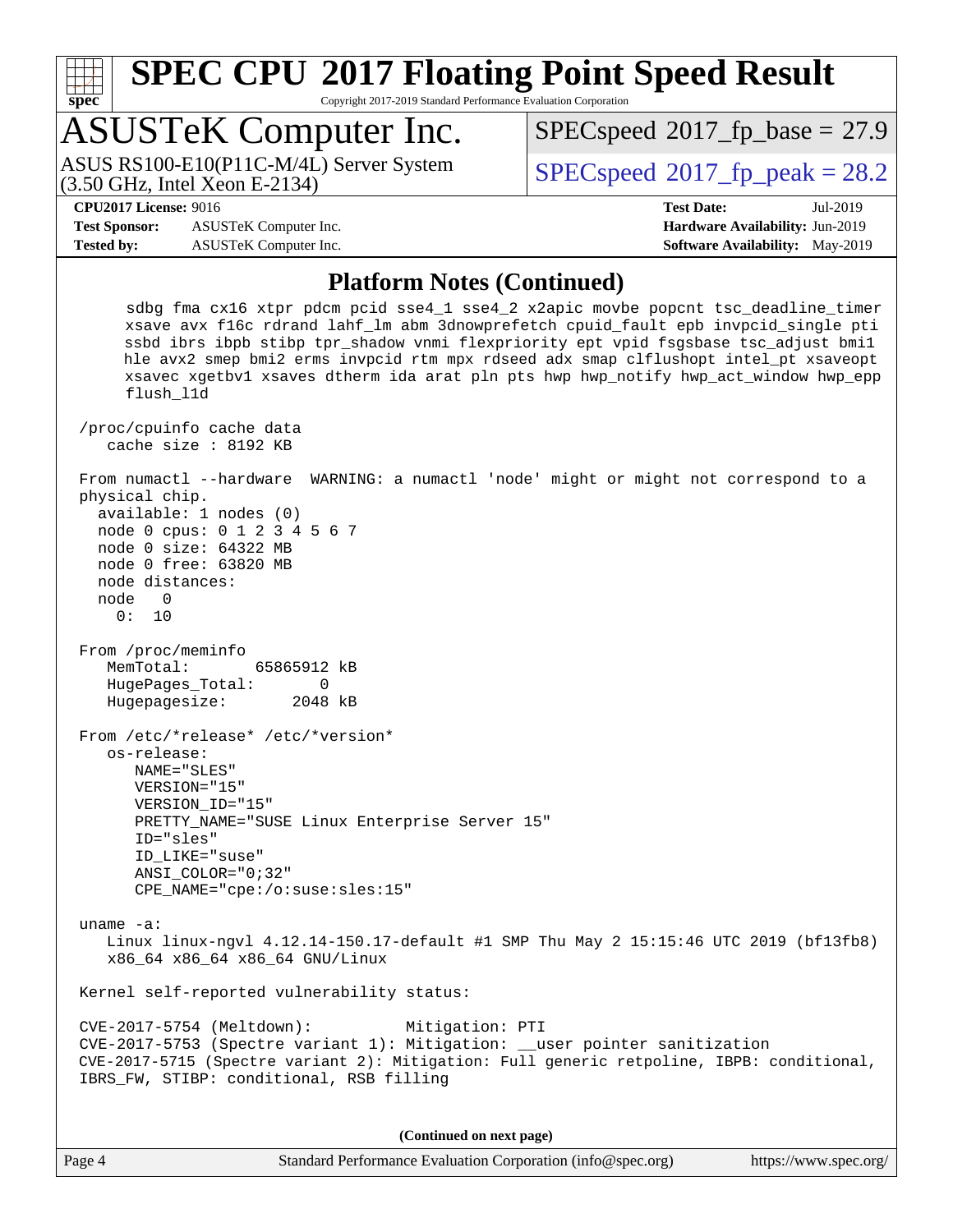## **[SPEC CPU](http://www.spec.org/auto/cpu2017/Docs/result-fields.html#SPECCPU2017FloatingPointSpeedResult)[2017 Floating Point Speed Result](http://www.spec.org/auto/cpu2017/Docs/result-fields.html#SPECCPU2017FloatingPointSpeedResult)** Copyright 2017-2019 Standard Performance Evaluation Corporation

## ASUSTeK Computer Inc.

(3.50 GHz, Intel Xeon E-2134) ASUS RS100-E10(P11C-M/4L) Server System  $\sqrt{SPECspeed^{\circ}2017\_fp\_peak} = 28.2$  $\sqrt{SPECspeed^{\circ}2017\_fp\_peak} = 28.2$  $\sqrt{SPECspeed^{\circ}2017\_fp\_peak} = 28.2$ 

 $SPECspeed*2017_fp\_base = 27.9$  $SPECspeed*2017_fp\_base = 27.9$ 

**[spec](http://www.spec.org/)**

**[Test Sponsor:](http://www.spec.org/auto/cpu2017/Docs/result-fields.html#TestSponsor)** ASUSTeK Computer Inc. **[Hardware Availability:](http://www.spec.org/auto/cpu2017/Docs/result-fields.html#HardwareAvailability)** Jun-2019 **[Tested by:](http://www.spec.org/auto/cpu2017/Docs/result-fields.html#Testedby)** ASUSTeK Computer Inc. **[Software Availability:](http://www.spec.org/auto/cpu2017/Docs/result-fields.html#SoftwareAvailability)** May-2019

**[CPU2017 License:](http://www.spec.org/auto/cpu2017/Docs/result-fields.html#CPU2017License)** 9016 **[Test Date:](http://www.spec.org/auto/cpu2017/Docs/result-fields.html#TestDate)** Jul-2019

#### **[Platform Notes \(Continued\)](http://www.spec.org/auto/cpu2017/Docs/result-fields.html#PlatformNotes)**

run-level 3 Jul 29 09:49

| SPEC is set to: /spec2017 19u4 |     |  |                   |                                      |  |
|--------------------------------|-----|--|-------------------|--------------------------------------|--|
| Filesystem                     |     |  |                   | Type Size Used Avail Use% Mounted on |  |
| /dev/sda4                      | xfs |  | 442G 23G 419G 6%/ |                                      |  |

 Additional information from dmidecode follows. WARNING: Use caution when you interpret this section. The 'dmidecode' program reads system data which is "intended to allow hardware to be accurately determined", but the intent may not be met, as there are frequent changes to hardware, firmware, and the "DMTF SMBIOS" standard. BIOS American Megatrends Inc. 0703 06/13/2019 Memory:

4x Samsung M391A2K43BB1-CTD 16 GB 2 rank 2667, configured at 2666

(End of data from sysinfo program)

#### **[Compiler Version Notes](http://www.spec.org/auto/cpu2017/Docs/result-fields.html#CompilerVersionNotes)**

| 619.1bm s(base, peak) 638.imagick s(base, peak)<br>C<br>$644$ .nab $s$ (base, peak)                                                                                                                                                                              |  |  |  |  |  |
|------------------------------------------------------------------------------------------------------------------------------------------------------------------------------------------------------------------------------------------------------------------|--|--|--|--|--|
| Intel(R) C Intel(R) 64 Compiler for applications running on Intel(R) 64,<br>Version 19.0.4.227 Build 20190416                                                                                                                                                    |  |  |  |  |  |
| Copyright (C) 1985-2019 Intel Corporation. All rights reserved.                                                                                                                                                                                                  |  |  |  |  |  |
| $C_{++}$ , C, Fortran   607.cactuBSSN s(base, peak)                                                                                                                                                                                                              |  |  |  |  |  |
| Intel(R) $C++$ Intel(R) 64 Compiler for applications running on Intel(R) 64,<br>Version 19.0.4.227 Build 20190416<br>Copyright (C) 1985-2019 Intel Corporation. All rights reserved.<br>Intel(R) C Intel(R) 64 Compiler for applications running on Intel(R) 64, |  |  |  |  |  |
| Version 19.0.4.227 Build 20190416<br>Copyright (C) 1985-2019 Intel Corporation. All rights reserved.                                                                                                                                                             |  |  |  |  |  |
| Intel(R) Fortran Intel(R) 64 Compiler for applications running on Intel(R)<br>64, Version 19.0.4.227 Build 20190416                                                                                                                                              |  |  |  |  |  |
| Copyright (C) 1985-2019 Intel Corporation. All rights reserved.                                                                                                                                                                                                  |  |  |  |  |  |
|                                                                                                                                                                                                                                                                  |  |  |  |  |  |
| $603.bwaves$ s(base, peak) $649.fotonik3d$ s(base, peak)<br>Fortran<br>654.roms_s(base, peak)                                                                                                                                                                    |  |  |  |  |  |
| Intel(R) Fortran Intel(R) 64 Compiler for applications running on Intel(R)                                                                                                                                                                                       |  |  |  |  |  |
| (Continued on next page)                                                                                                                                                                                                                                         |  |  |  |  |  |
| Page 5<br>Standard Performance Evaluation Corporation (info@spec.org)<br>https://www.spec.org/                                                                                                                                                                   |  |  |  |  |  |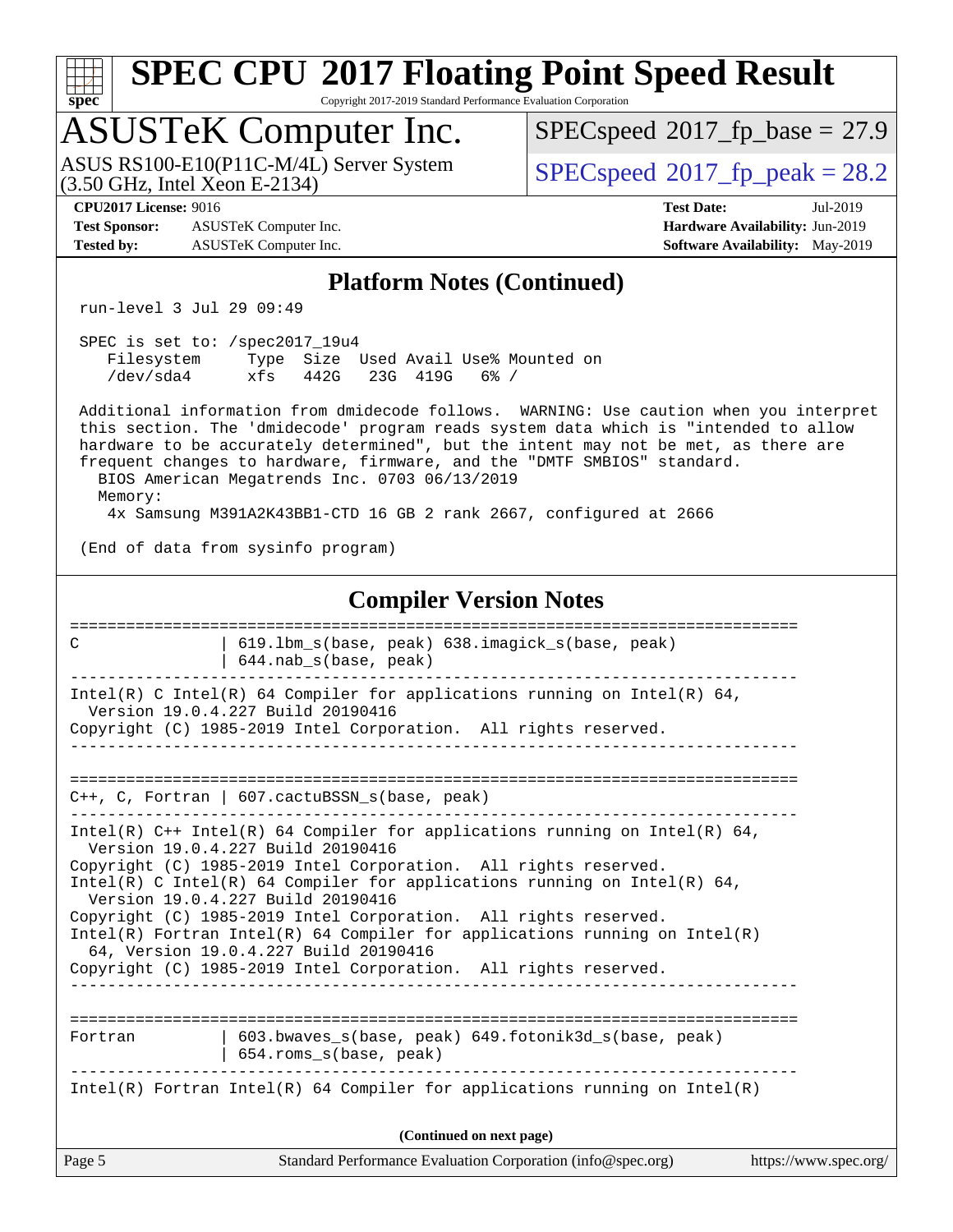

Copyright 2017-2019 Standard Performance Evaluation Corporation

## ASUSTeK Computer Inc.

(3.50 GHz, Intel Xeon E-2134) ASUS RS100-E10(P11C-M/4L) Server System  $\sqrt{SPECspeed^{\circ}2017\_fp\_peak} = 28.2$  $\sqrt{SPECspeed^{\circ}2017\_fp\_peak} = 28.2$  $\sqrt{SPECspeed^{\circ}2017\_fp\_peak} = 28.2$ 

 $SPECspeed*2017_fp\_base = 27.9$  $SPECspeed*2017_fp\_base = 27.9$ 

**[Test Sponsor:](http://www.spec.org/auto/cpu2017/Docs/result-fields.html#TestSponsor)** ASUSTeK Computer Inc. **[Hardware Availability:](http://www.spec.org/auto/cpu2017/Docs/result-fields.html#HardwareAvailability)** Jun-2019 **[Tested by:](http://www.spec.org/auto/cpu2017/Docs/result-fields.html#Testedby)** ASUSTeK Computer Inc. **[Software Availability:](http://www.spec.org/auto/cpu2017/Docs/result-fields.html#SoftwareAvailability)** May-2019

**[CPU2017 License:](http://www.spec.org/auto/cpu2017/Docs/result-fields.html#CPU2017License)** 9016 **[Test Date:](http://www.spec.org/auto/cpu2017/Docs/result-fields.html#TestDate)** Jul-2019

#### **[Compiler Version Notes \(Continued\)](http://www.spec.org/auto/cpu2017/Docs/result-fields.html#CompilerVersionNotes)**

| 64, Version 19.0.4.227 Build 20190416<br>Copyright (C) 1985-2019 Intel Corporation. All rights reserved.                                                                                                                                                                                                                                                                   |
|----------------------------------------------------------------------------------------------------------------------------------------------------------------------------------------------------------------------------------------------------------------------------------------------------------------------------------------------------------------------------|
| $621$ .wrf $s(base, peak)$ 627.cam4 $s(base, peak)$<br>Fortran, C<br>628.pop2 s(base, peak)                                                                                                                                                                                                                                                                                |
| Intel(R) Fortran Intel(R) 64 Compiler for applications running on Intel(R)<br>64, Version 19.0.4.227 Build 20190416<br>Copyright (C) 1985-2019 Intel Corporation. All rights reserved.<br>Intel(R) C Intel(R) 64 Compiler for applications running on Intel(R) 64,<br>Version 19.0.4.227 Build 20190416<br>Copyright (C) 1985-2019 Intel Corporation. All rights reserved. |

### **[Base Compiler Invocation](http://www.spec.org/auto/cpu2017/Docs/result-fields.html#BaseCompilerInvocation)**

[C benchmarks](http://www.spec.org/auto/cpu2017/Docs/result-fields.html#Cbenchmarks): [icc -m64 -std=c11](http://www.spec.org/cpu2017/results/res2019q3/cpu2017-20190826-17242.flags.html#user_CCbase_intel_icc_64bit_c11_33ee0cdaae7deeeab2a9725423ba97205ce30f63b9926c2519791662299b76a0318f32ddfffdc46587804de3178b4f9328c46fa7c2b0cd779d7a61945c91cd35)

[Fortran benchmarks](http://www.spec.org/auto/cpu2017/Docs/result-fields.html#Fortranbenchmarks): [ifort -m64](http://www.spec.org/cpu2017/results/res2019q3/cpu2017-20190826-17242.flags.html#user_FCbase_intel_ifort_64bit_24f2bb282fbaeffd6157abe4f878425411749daecae9a33200eee2bee2fe76f3b89351d69a8130dd5949958ce389cf37ff59a95e7a40d588e8d3a57e0c3fd751)

[Benchmarks using both Fortran and C](http://www.spec.org/auto/cpu2017/Docs/result-fields.html#BenchmarksusingbothFortranandC): [ifort -m64](http://www.spec.org/cpu2017/results/res2019q3/cpu2017-20190826-17242.flags.html#user_CC_FCbase_intel_ifort_64bit_24f2bb282fbaeffd6157abe4f878425411749daecae9a33200eee2bee2fe76f3b89351d69a8130dd5949958ce389cf37ff59a95e7a40d588e8d3a57e0c3fd751) [icc -m64 -std=c11](http://www.spec.org/cpu2017/results/res2019q3/cpu2017-20190826-17242.flags.html#user_CC_FCbase_intel_icc_64bit_c11_33ee0cdaae7deeeab2a9725423ba97205ce30f63b9926c2519791662299b76a0318f32ddfffdc46587804de3178b4f9328c46fa7c2b0cd779d7a61945c91cd35)

[Benchmarks using Fortran, C, and C++:](http://www.spec.org/auto/cpu2017/Docs/result-fields.html#BenchmarksusingFortranCandCXX) [icpc -m64](http://www.spec.org/cpu2017/results/res2019q3/cpu2017-20190826-17242.flags.html#user_CC_CXX_FCbase_intel_icpc_64bit_4ecb2543ae3f1412ef961e0650ca070fec7b7afdcd6ed48761b84423119d1bf6bdf5cad15b44d48e7256388bc77273b966e5eb805aefd121eb22e9299b2ec9d9) [icc -m64 -std=c11](http://www.spec.org/cpu2017/results/res2019q3/cpu2017-20190826-17242.flags.html#user_CC_CXX_FCbase_intel_icc_64bit_c11_33ee0cdaae7deeeab2a9725423ba97205ce30f63b9926c2519791662299b76a0318f32ddfffdc46587804de3178b4f9328c46fa7c2b0cd779d7a61945c91cd35) [ifort -m64](http://www.spec.org/cpu2017/results/res2019q3/cpu2017-20190826-17242.flags.html#user_CC_CXX_FCbase_intel_ifort_64bit_24f2bb282fbaeffd6157abe4f878425411749daecae9a33200eee2bee2fe76f3b89351d69a8130dd5949958ce389cf37ff59a95e7a40d588e8d3a57e0c3fd751)

### **[Base Portability Flags](http://www.spec.org/auto/cpu2017/Docs/result-fields.html#BasePortabilityFlags)**

 603.bwaves\_s: [-DSPEC\\_LP64](http://www.spec.org/cpu2017/results/res2019q3/cpu2017-20190826-17242.flags.html#suite_basePORTABILITY603_bwaves_s_DSPEC_LP64) 607.cactuBSSN\_s: [-DSPEC\\_LP64](http://www.spec.org/cpu2017/results/res2019q3/cpu2017-20190826-17242.flags.html#suite_basePORTABILITY607_cactuBSSN_s_DSPEC_LP64) 619.lbm\_s: [-DSPEC\\_LP64](http://www.spec.org/cpu2017/results/res2019q3/cpu2017-20190826-17242.flags.html#suite_basePORTABILITY619_lbm_s_DSPEC_LP64) 621.wrf\_s: [-DSPEC\\_LP64](http://www.spec.org/cpu2017/results/res2019q3/cpu2017-20190826-17242.flags.html#suite_basePORTABILITY621_wrf_s_DSPEC_LP64) [-DSPEC\\_CASE\\_FLAG](http://www.spec.org/cpu2017/results/res2019q3/cpu2017-20190826-17242.flags.html#b621.wrf_s_baseCPORTABILITY_DSPEC_CASE_FLAG) [-convert big\\_endian](http://www.spec.org/cpu2017/results/res2019q3/cpu2017-20190826-17242.flags.html#user_baseFPORTABILITY621_wrf_s_convert_big_endian_c3194028bc08c63ac5d04de18c48ce6d347e4e562e8892b8bdbdc0214820426deb8554edfa529a3fb25a586e65a3d812c835984020483e7e73212c4d31a38223) 627.cam4\_s: [-DSPEC\\_LP64](http://www.spec.org/cpu2017/results/res2019q3/cpu2017-20190826-17242.flags.html#suite_basePORTABILITY627_cam4_s_DSPEC_LP64) [-DSPEC\\_CASE\\_FLAG](http://www.spec.org/cpu2017/results/res2019q3/cpu2017-20190826-17242.flags.html#b627.cam4_s_baseCPORTABILITY_DSPEC_CASE_FLAG) 628.pop2\_s: [-DSPEC\\_LP64](http://www.spec.org/cpu2017/results/res2019q3/cpu2017-20190826-17242.flags.html#suite_basePORTABILITY628_pop2_s_DSPEC_LP64) [-DSPEC\\_CASE\\_FLAG](http://www.spec.org/cpu2017/results/res2019q3/cpu2017-20190826-17242.flags.html#b628.pop2_s_baseCPORTABILITY_DSPEC_CASE_FLAG) [-convert big\\_endian](http://www.spec.org/cpu2017/results/res2019q3/cpu2017-20190826-17242.flags.html#user_baseFPORTABILITY628_pop2_s_convert_big_endian_c3194028bc08c63ac5d04de18c48ce6d347e4e562e8892b8bdbdc0214820426deb8554edfa529a3fb25a586e65a3d812c835984020483e7e73212c4d31a38223) [-assume byterecl](http://www.spec.org/cpu2017/results/res2019q3/cpu2017-20190826-17242.flags.html#user_baseFPORTABILITY628_pop2_s_assume_byterecl_7e47d18b9513cf18525430bbf0f2177aa9bf368bc7a059c09b2c06a34b53bd3447c950d3f8d6c70e3faf3a05c8557d66a5798b567902e8849adc142926523472) 638.imagick\_s: [-DSPEC\\_LP64](http://www.spec.org/cpu2017/results/res2019q3/cpu2017-20190826-17242.flags.html#suite_basePORTABILITY638_imagick_s_DSPEC_LP64) 644.nab\_s: [-DSPEC\\_LP64](http://www.spec.org/cpu2017/results/res2019q3/cpu2017-20190826-17242.flags.html#suite_basePORTABILITY644_nab_s_DSPEC_LP64) 649.fotonik3d\_s: [-DSPEC\\_LP64](http://www.spec.org/cpu2017/results/res2019q3/cpu2017-20190826-17242.flags.html#suite_basePORTABILITY649_fotonik3d_s_DSPEC_LP64) 654.roms\_s: [-DSPEC\\_LP64](http://www.spec.org/cpu2017/results/res2019q3/cpu2017-20190826-17242.flags.html#suite_basePORTABILITY654_roms_s_DSPEC_LP64)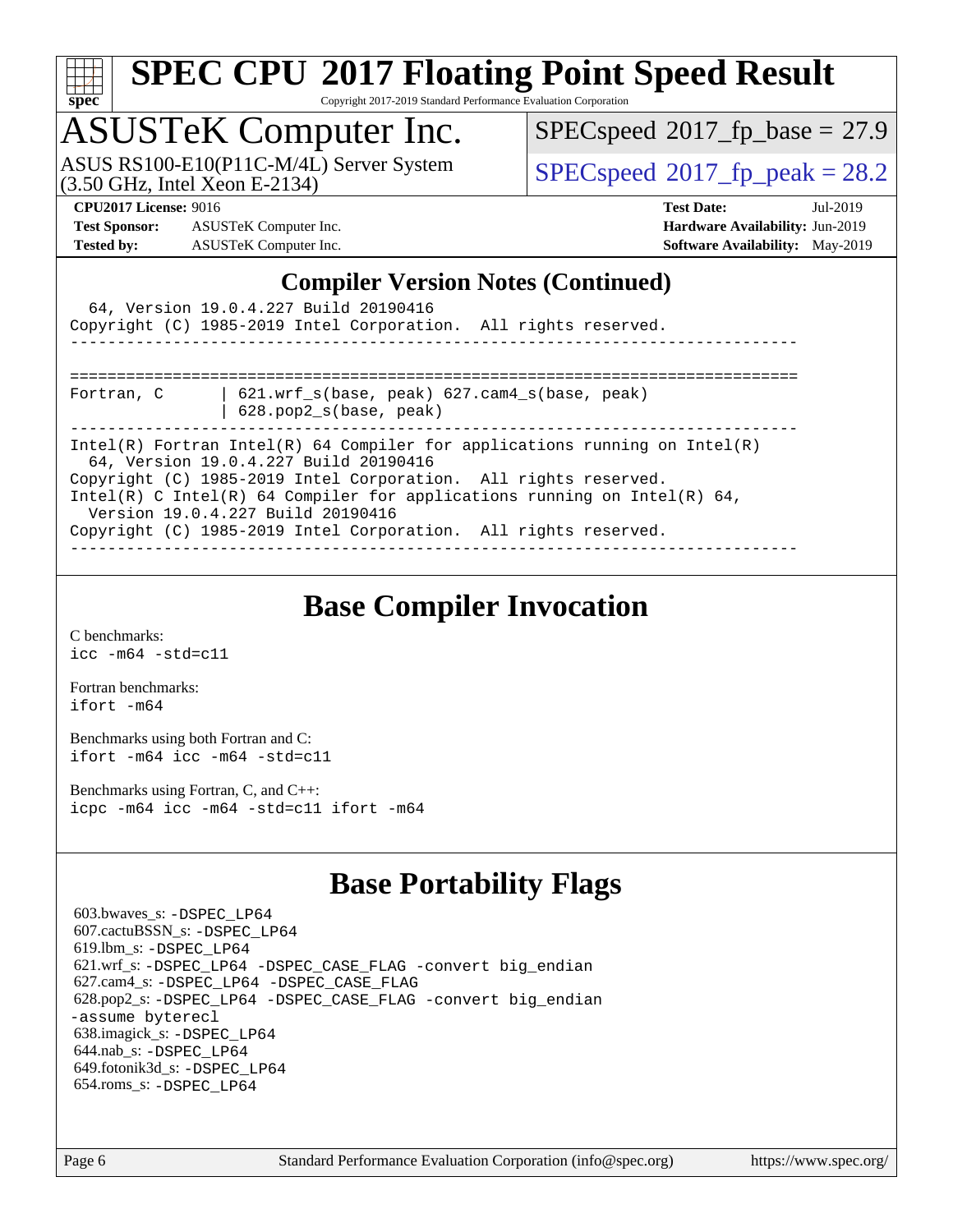

Copyright 2017-2019 Standard Performance Evaluation Corporation

## ASUSTeK Computer Inc.

ASUS RS100-E10(P11C-M/4L) Server System<br>(3.50 GHz, Intel Xeon E-2134)

 $SPECspeed^{\circledcirc}2017$  $SPECspeed^{\circledcirc}2017$  fp base = 27.9

 $SPECspeed^{\circ}2017\_fp\_peak = 28.2$  $SPECspeed^{\circ}2017\_fp\_peak = 28.2$ 

**[Test Sponsor:](http://www.spec.org/auto/cpu2017/Docs/result-fields.html#TestSponsor)** ASUSTeK Computer Inc. **[Hardware Availability:](http://www.spec.org/auto/cpu2017/Docs/result-fields.html#HardwareAvailability)** Jun-2019 **[Tested by:](http://www.spec.org/auto/cpu2017/Docs/result-fields.html#Testedby)** ASUSTeK Computer Inc. **[Software Availability:](http://www.spec.org/auto/cpu2017/Docs/result-fields.html#SoftwareAvailability)** May-2019

**[CPU2017 License:](http://www.spec.org/auto/cpu2017/Docs/result-fields.html#CPU2017License)** 9016 **[Test Date:](http://www.spec.org/auto/cpu2017/Docs/result-fields.html#TestDate)** Jul-2019

### **[Base Optimization Flags](http://www.spec.org/auto/cpu2017/Docs/result-fields.html#BaseOptimizationFlags)**

[C benchmarks:](http://www.spec.org/auto/cpu2017/Docs/result-fields.html#Cbenchmarks)

[-xCORE-AVX2](http://www.spec.org/cpu2017/results/res2019q3/cpu2017-20190826-17242.flags.html#user_CCbase_f-xCORE-AVX2) [-ipo](http://www.spec.org/cpu2017/results/res2019q3/cpu2017-20190826-17242.flags.html#user_CCbase_f-ipo) [-O3](http://www.spec.org/cpu2017/results/res2019q3/cpu2017-20190826-17242.flags.html#user_CCbase_f-O3) [-no-prec-div](http://www.spec.org/cpu2017/results/res2019q3/cpu2017-20190826-17242.flags.html#user_CCbase_f-no-prec-div) [-qopt-prefetch](http://www.spec.org/cpu2017/results/res2019q3/cpu2017-20190826-17242.flags.html#user_CCbase_f-qopt-prefetch) [-ffinite-math-only](http://www.spec.org/cpu2017/results/res2019q3/cpu2017-20190826-17242.flags.html#user_CCbase_f_finite_math_only_cb91587bd2077682c4b38af759c288ed7c732db004271a9512da14a4f8007909a5f1427ecbf1a0fb78ff2a814402c6114ac565ca162485bbcae155b5e4258871) [-qopt-mem-layout-trans=4](http://www.spec.org/cpu2017/results/res2019q3/cpu2017-20190826-17242.flags.html#user_CCbase_f-qopt-mem-layout-trans_fa39e755916c150a61361b7846f310bcdf6f04e385ef281cadf3647acec3f0ae266d1a1d22d972a7087a248fd4e6ca390a3634700869573d231a252c784941a8) [-qopenmp](http://www.spec.org/cpu2017/results/res2019q3/cpu2017-20190826-17242.flags.html#user_CCbase_qopenmp_16be0c44f24f464004c6784a7acb94aca937f053568ce72f94b139a11c7c168634a55f6653758ddd83bcf7b8463e8028bb0b48b77bcddc6b78d5d95bb1df2967) [-DSPEC\\_OPENMP](http://www.spec.org/cpu2017/results/res2019q3/cpu2017-20190826-17242.flags.html#suite_CCbase_DSPEC_OPENMP) [Fortran benchmarks](http://www.spec.org/auto/cpu2017/Docs/result-fields.html#Fortranbenchmarks): -DSPEC OPENMP [-xCORE-AVX2](http://www.spec.org/cpu2017/results/res2019q3/cpu2017-20190826-17242.flags.html#user_FCbase_f-xCORE-AVX2) [-ipo](http://www.spec.org/cpu2017/results/res2019q3/cpu2017-20190826-17242.flags.html#user_FCbase_f-ipo) [-O3](http://www.spec.org/cpu2017/results/res2019q3/cpu2017-20190826-17242.flags.html#user_FCbase_f-O3) [-no-prec-div](http://www.spec.org/cpu2017/results/res2019q3/cpu2017-20190826-17242.flags.html#user_FCbase_f-no-prec-div) [-qopt-prefetch](http://www.spec.org/cpu2017/results/res2019q3/cpu2017-20190826-17242.flags.html#user_FCbase_f-qopt-prefetch) [-ffinite-math-only](http://www.spec.org/cpu2017/results/res2019q3/cpu2017-20190826-17242.flags.html#user_FCbase_f_finite_math_only_cb91587bd2077682c4b38af759c288ed7c732db004271a9512da14a4f8007909a5f1427ecbf1a0fb78ff2a814402c6114ac565ca162485bbcae155b5e4258871) [-qopt-mem-layout-trans=4](http://www.spec.org/cpu2017/results/res2019q3/cpu2017-20190826-17242.flags.html#user_FCbase_f-qopt-mem-layout-trans_fa39e755916c150a61361b7846f310bcdf6f04e385ef281cadf3647acec3f0ae266d1a1d22d972a7087a248fd4e6ca390a3634700869573d231a252c784941a8) [-qopenmp](http://www.spec.org/cpu2017/results/res2019q3/cpu2017-20190826-17242.flags.html#user_FCbase_qopenmp_16be0c44f24f464004c6784a7acb94aca937f053568ce72f94b139a11c7c168634a55f6653758ddd83bcf7b8463e8028bb0b48b77bcddc6b78d5d95bb1df2967) [-nostandard-realloc-lhs](http://www.spec.org/cpu2017/results/res2019q3/cpu2017-20190826-17242.flags.html#user_FCbase_f_2003_std_realloc_82b4557e90729c0f113870c07e44d33d6f5a304b4f63d4c15d2d0f1fab99f5daaed73bdb9275d9ae411527f28b936061aa8b9c8f2d63842963b95c9dd6426b8a) [Benchmarks using both Fortran and C:](http://www.spec.org/auto/cpu2017/Docs/result-fields.html#BenchmarksusingbothFortranandC) [-xCORE-AVX2](http://www.spec.org/cpu2017/results/res2019q3/cpu2017-20190826-17242.flags.html#user_CC_FCbase_f-xCORE-AVX2) [-ipo](http://www.spec.org/cpu2017/results/res2019q3/cpu2017-20190826-17242.flags.html#user_CC_FCbase_f-ipo) [-O3](http://www.spec.org/cpu2017/results/res2019q3/cpu2017-20190826-17242.flags.html#user_CC_FCbase_f-O3) [-no-prec-div](http://www.spec.org/cpu2017/results/res2019q3/cpu2017-20190826-17242.flags.html#user_CC_FCbase_f-no-prec-div) [-qopt-prefetch](http://www.spec.org/cpu2017/results/res2019q3/cpu2017-20190826-17242.flags.html#user_CC_FCbase_f-qopt-prefetch) [-ffinite-math-only](http://www.spec.org/cpu2017/results/res2019q3/cpu2017-20190826-17242.flags.html#user_CC_FCbase_f_finite_math_only_cb91587bd2077682c4b38af759c288ed7c732db004271a9512da14a4f8007909a5f1427ecbf1a0fb78ff2a814402c6114ac565ca162485bbcae155b5e4258871) [-qopt-mem-layout-trans=4](http://www.spec.org/cpu2017/results/res2019q3/cpu2017-20190826-17242.flags.html#user_CC_FCbase_f-qopt-mem-layout-trans_fa39e755916c150a61361b7846f310bcdf6f04e385ef281cadf3647acec3f0ae266d1a1d22d972a7087a248fd4e6ca390a3634700869573d231a252c784941a8) [-qopenmp](http://www.spec.org/cpu2017/results/res2019q3/cpu2017-20190826-17242.flags.html#user_CC_FCbase_qopenmp_16be0c44f24f464004c6784a7acb94aca937f053568ce72f94b139a11c7c168634a55f6653758ddd83bcf7b8463e8028bb0b48b77bcddc6b78d5d95bb1df2967) [-DSPEC\\_OPENMP](http://www.spec.org/cpu2017/results/res2019q3/cpu2017-20190826-17242.flags.html#suite_CC_FCbase_DSPEC_OPENMP) [-nostandard-realloc-lhs](http://www.spec.org/cpu2017/results/res2019q3/cpu2017-20190826-17242.flags.html#user_CC_FCbase_f_2003_std_realloc_82b4557e90729c0f113870c07e44d33d6f5a304b4f63d4c15d2d0f1fab99f5daaed73bdb9275d9ae411527f28b936061aa8b9c8f2d63842963b95c9dd6426b8a) [Benchmarks using Fortran, C, and C++:](http://www.spec.org/auto/cpu2017/Docs/result-fields.html#BenchmarksusingFortranCandCXX) [-xCORE-AVX2](http://www.spec.org/cpu2017/results/res2019q3/cpu2017-20190826-17242.flags.html#user_CC_CXX_FCbase_f-xCORE-AVX2) [-ipo](http://www.spec.org/cpu2017/results/res2019q3/cpu2017-20190826-17242.flags.html#user_CC_CXX_FCbase_f-ipo) [-O3](http://www.spec.org/cpu2017/results/res2019q3/cpu2017-20190826-17242.flags.html#user_CC_CXX_FCbase_f-O3) [-no-prec-div](http://www.spec.org/cpu2017/results/res2019q3/cpu2017-20190826-17242.flags.html#user_CC_CXX_FCbase_f-no-prec-div) [-qopt-prefetch](http://www.spec.org/cpu2017/results/res2019q3/cpu2017-20190826-17242.flags.html#user_CC_CXX_FCbase_f-qopt-prefetch) [-ffinite-math-only](http://www.spec.org/cpu2017/results/res2019q3/cpu2017-20190826-17242.flags.html#user_CC_CXX_FCbase_f_finite_math_only_cb91587bd2077682c4b38af759c288ed7c732db004271a9512da14a4f8007909a5f1427ecbf1a0fb78ff2a814402c6114ac565ca162485bbcae155b5e4258871) [-qopt-mem-layout-trans=4](http://www.spec.org/cpu2017/results/res2019q3/cpu2017-20190826-17242.flags.html#user_CC_CXX_FCbase_f-qopt-mem-layout-trans_fa39e755916c150a61361b7846f310bcdf6f04e385ef281cadf3647acec3f0ae266d1a1d22d972a7087a248fd4e6ca390a3634700869573d231a252c784941a8) [-qopenmp](http://www.spec.org/cpu2017/results/res2019q3/cpu2017-20190826-17242.flags.html#user_CC_CXX_FCbase_qopenmp_16be0c44f24f464004c6784a7acb94aca937f053568ce72f94b139a11c7c168634a55f6653758ddd83bcf7b8463e8028bb0b48b77bcddc6b78d5d95bb1df2967) [-DSPEC\\_OPENMP](http://www.spec.org/cpu2017/results/res2019q3/cpu2017-20190826-17242.flags.html#suite_CC_CXX_FCbase_DSPEC_OPENMP) [-nostandard-realloc-lhs](http://www.spec.org/cpu2017/results/res2019q3/cpu2017-20190826-17242.flags.html#user_CC_CXX_FCbase_f_2003_std_realloc_82b4557e90729c0f113870c07e44d33d6f5a304b4f63d4c15d2d0f1fab99f5daaed73bdb9275d9ae411527f28b936061aa8b9c8f2d63842963b95c9dd6426b8a)

## **[Peak Compiler Invocation](http://www.spec.org/auto/cpu2017/Docs/result-fields.html#PeakCompilerInvocation)**

[C benchmarks](http://www.spec.org/auto/cpu2017/Docs/result-fields.html#Cbenchmarks): [icc -m64 -std=c11](http://www.spec.org/cpu2017/results/res2019q3/cpu2017-20190826-17242.flags.html#user_CCpeak_intel_icc_64bit_c11_33ee0cdaae7deeeab2a9725423ba97205ce30f63b9926c2519791662299b76a0318f32ddfffdc46587804de3178b4f9328c46fa7c2b0cd779d7a61945c91cd35)

[Fortran benchmarks](http://www.spec.org/auto/cpu2017/Docs/result-fields.html#Fortranbenchmarks): [ifort -m64](http://www.spec.org/cpu2017/results/res2019q3/cpu2017-20190826-17242.flags.html#user_FCpeak_intel_ifort_64bit_24f2bb282fbaeffd6157abe4f878425411749daecae9a33200eee2bee2fe76f3b89351d69a8130dd5949958ce389cf37ff59a95e7a40d588e8d3a57e0c3fd751)

[Benchmarks using both Fortran and C](http://www.spec.org/auto/cpu2017/Docs/result-fields.html#BenchmarksusingbothFortranandC): [ifort -m64](http://www.spec.org/cpu2017/results/res2019q3/cpu2017-20190826-17242.flags.html#user_CC_FCpeak_intel_ifort_64bit_24f2bb282fbaeffd6157abe4f878425411749daecae9a33200eee2bee2fe76f3b89351d69a8130dd5949958ce389cf37ff59a95e7a40d588e8d3a57e0c3fd751) [icc -m64 -std=c11](http://www.spec.org/cpu2017/results/res2019q3/cpu2017-20190826-17242.flags.html#user_CC_FCpeak_intel_icc_64bit_c11_33ee0cdaae7deeeab2a9725423ba97205ce30f63b9926c2519791662299b76a0318f32ddfffdc46587804de3178b4f9328c46fa7c2b0cd779d7a61945c91cd35)

[Benchmarks using Fortran, C, and C++:](http://www.spec.org/auto/cpu2017/Docs/result-fields.html#BenchmarksusingFortranCandCXX) [icpc -m64](http://www.spec.org/cpu2017/results/res2019q3/cpu2017-20190826-17242.flags.html#user_CC_CXX_FCpeak_intel_icpc_64bit_4ecb2543ae3f1412ef961e0650ca070fec7b7afdcd6ed48761b84423119d1bf6bdf5cad15b44d48e7256388bc77273b966e5eb805aefd121eb22e9299b2ec9d9) [icc -m64 -std=c11](http://www.spec.org/cpu2017/results/res2019q3/cpu2017-20190826-17242.flags.html#user_CC_CXX_FCpeak_intel_icc_64bit_c11_33ee0cdaae7deeeab2a9725423ba97205ce30f63b9926c2519791662299b76a0318f32ddfffdc46587804de3178b4f9328c46fa7c2b0cd779d7a61945c91cd35) [ifort -m64](http://www.spec.org/cpu2017/results/res2019q3/cpu2017-20190826-17242.flags.html#user_CC_CXX_FCpeak_intel_ifort_64bit_24f2bb282fbaeffd6157abe4f878425411749daecae9a33200eee2bee2fe76f3b89351d69a8130dd5949958ce389cf37ff59a95e7a40d588e8d3a57e0c3fd751)

## **[Peak Portability Flags](http://www.spec.org/auto/cpu2017/Docs/result-fields.html#PeakPortabilityFlags)**

Same as Base Portability Flags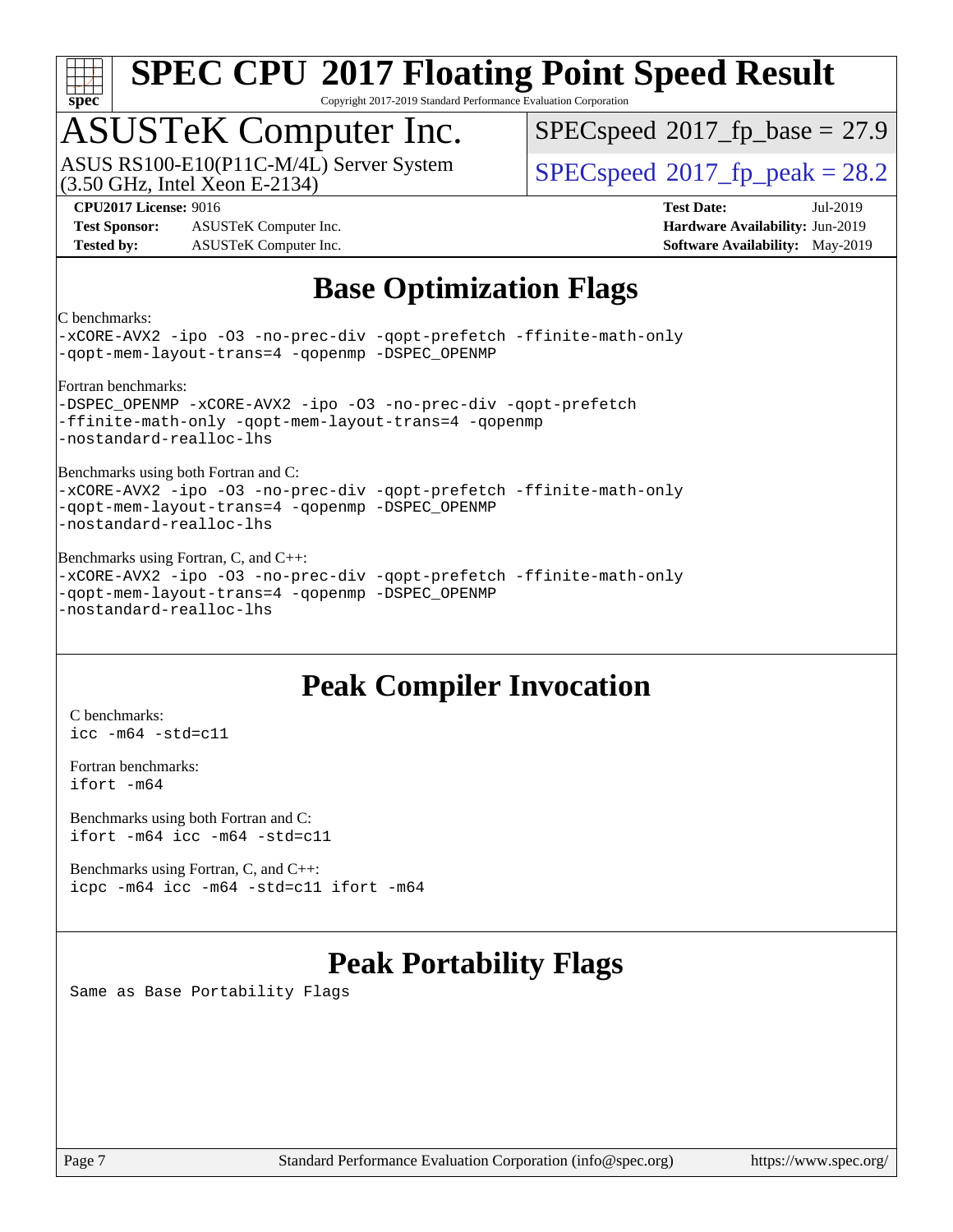

Copyright 2017-2019 Standard Performance Evaluation Corporation

## ASUSTeK Computer Inc.

(3.50 GHz, Intel Xeon E-2134) ASUS RS100-E10(P11C-M/4L) Server System  $SPECspeed@2017$  $SPECspeed@2017$  fp\_peak = 28.2

 $SPECspeed*2017_fp\_base = 27.9$  $SPECspeed*2017_fp\_base = 27.9$ 

**[Test Sponsor:](http://www.spec.org/auto/cpu2017/Docs/result-fields.html#TestSponsor)** ASUSTeK Computer Inc. **[Hardware Availability:](http://www.spec.org/auto/cpu2017/Docs/result-fields.html#HardwareAvailability)** Jun-2019 **[Tested by:](http://www.spec.org/auto/cpu2017/Docs/result-fields.html#Testedby)** ASUSTeK Computer Inc. **[Software Availability:](http://www.spec.org/auto/cpu2017/Docs/result-fields.html#SoftwareAvailability)** May-2019

**[CPU2017 License:](http://www.spec.org/auto/cpu2017/Docs/result-fields.html#CPU2017License)** 9016 **[Test Date:](http://www.spec.org/auto/cpu2017/Docs/result-fields.html#TestDate)** Jul-2019

### **[Peak Optimization Flags](http://www.spec.org/auto/cpu2017/Docs/result-fields.html#PeakOptimizationFlags)**

#### [C benchmarks:](http://www.spec.org/auto/cpu2017/Docs/result-fields.html#Cbenchmarks) [-xCORE-AVX2](http://www.spec.org/cpu2017/results/res2019q3/cpu2017-20190826-17242.flags.html#user_CCpeak_f-xCORE-AVX2) [-ipo](http://www.spec.org/cpu2017/results/res2019q3/cpu2017-20190826-17242.flags.html#user_CCpeak_f-ipo) [-O3](http://www.spec.org/cpu2017/results/res2019q3/cpu2017-20190826-17242.flags.html#user_CCpeak_f-O3) [-no-prec-div](http://www.spec.org/cpu2017/results/res2019q3/cpu2017-20190826-17242.flags.html#user_CCpeak_f-no-prec-div) [-qopt-prefetch](http://www.spec.org/cpu2017/results/res2019q3/cpu2017-20190826-17242.flags.html#user_CCpeak_f-qopt-prefetch) [-ffinite-math-only](http://www.spec.org/cpu2017/results/res2019q3/cpu2017-20190826-17242.flags.html#user_CCpeak_f_finite_math_only_cb91587bd2077682c4b38af759c288ed7c732db004271a9512da14a4f8007909a5f1427ecbf1a0fb78ff2a814402c6114ac565ca162485bbcae155b5e4258871) [-qopt-mem-layout-trans=4](http://www.spec.org/cpu2017/results/res2019q3/cpu2017-20190826-17242.flags.html#user_CCpeak_f-qopt-mem-layout-trans_fa39e755916c150a61361b7846f310bcdf6f04e385ef281cadf3647acec3f0ae266d1a1d22d972a7087a248fd4e6ca390a3634700869573d231a252c784941a8) [-qopenmp](http://www.spec.org/cpu2017/results/res2019q3/cpu2017-20190826-17242.flags.html#user_CCpeak_qopenmp_16be0c44f24f464004c6784a7acb94aca937f053568ce72f94b139a11c7c168634a55f6653758ddd83bcf7b8463e8028bb0b48b77bcddc6b78d5d95bb1df2967) [-DSPEC\\_OPENMP](http://www.spec.org/cpu2017/results/res2019q3/cpu2017-20190826-17242.flags.html#suite_CCpeak_DSPEC_OPENMP) [Fortran benchmarks](http://www.spec.org/auto/cpu2017/Docs/result-fields.html#Fortranbenchmarks): 603.bwaves\_s: [-prof-gen](http://www.spec.org/cpu2017/results/res2019q3/cpu2017-20190826-17242.flags.html#user_peakPASS1_FFLAGSPASS1_LDFLAGS603_bwaves_s_prof_gen_5aa4926d6013ddb2a31985c654b3eb18169fc0c6952a63635c234f711e6e63dd76e94ad52365559451ec499a2cdb89e4dc58ba4c67ef54ca681ffbe1461d6b36)(pass 1) [-prof-use](http://www.spec.org/cpu2017/results/res2019q3/cpu2017-20190826-17242.flags.html#user_peakPASS2_FFLAGSPASS2_LDFLAGS603_bwaves_s_prof_use_1a21ceae95f36a2b53c25747139a6c16ca95bd9def2a207b4f0849963b97e94f5260e30a0c64f4bb623698870e679ca08317ef8150905d41bd88c6f78df73f19)(pass 2) [-DSPEC\\_SUPPRESS\\_OPENMP](http://www.spec.org/cpu2017/results/res2019q3/cpu2017-20190826-17242.flags.html#suite_peakPASS1_FOPTIMIZE603_bwaves_s_DSPEC_SUPPRESS_OPENMP) [-DSPEC\\_OPENMP](http://www.spec.org/cpu2017/results/res2019q3/cpu2017-20190826-17242.flags.html#suite_peakPASS2_FOPTIMIZE603_bwaves_s_DSPEC_OPENMP) [-O2](http://www.spec.org/cpu2017/results/res2019q3/cpu2017-20190826-17242.flags.html#user_peakPASS1_FOPTIMIZE603_bwaves_s_f-O2) [-xCORE-AVX2](http://www.spec.org/cpu2017/results/res2019q3/cpu2017-20190826-17242.flags.html#user_peakPASS2_FOPTIMIZE603_bwaves_s_f-xCORE-AVX2) [-qopt-prefetch](http://www.spec.org/cpu2017/results/res2019q3/cpu2017-20190826-17242.flags.html#user_peakPASS1_FOPTIMIZEPASS2_FOPTIMIZE603_bwaves_s_f-qopt-prefetch) [-ipo](http://www.spec.org/cpu2017/results/res2019q3/cpu2017-20190826-17242.flags.html#user_peakPASS2_FOPTIMIZE603_bwaves_s_f-ipo) [-O3](http://www.spec.org/cpu2017/results/res2019q3/cpu2017-20190826-17242.flags.html#user_peakPASS2_FOPTIMIZE603_bwaves_s_f-O3) [-ffinite-math-only](http://www.spec.org/cpu2017/results/res2019q3/cpu2017-20190826-17242.flags.html#user_peakPASS1_FOPTIMIZEPASS2_FOPTIMIZE603_bwaves_s_f_finite_math_only_cb91587bd2077682c4b38af759c288ed7c732db004271a9512da14a4f8007909a5f1427ecbf1a0fb78ff2a814402c6114ac565ca162485bbcae155b5e4258871) [-no-prec-div](http://www.spec.org/cpu2017/results/res2019q3/cpu2017-20190826-17242.flags.html#user_peakPASS2_FOPTIMIZE603_bwaves_s_f-no-prec-div) [-qopt-mem-layout-trans=4](http://www.spec.org/cpu2017/results/res2019q3/cpu2017-20190826-17242.flags.html#user_peakPASS1_FOPTIMIZEPASS2_FOPTIMIZE603_bwaves_s_f-qopt-mem-layout-trans_fa39e755916c150a61361b7846f310bcdf6f04e385ef281cadf3647acec3f0ae266d1a1d22d972a7087a248fd4e6ca390a3634700869573d231a252c784941a8) [-qopenmp](http://www.spec.org/cpu2017/results/res2019q3/cpu2017-20190826-17242.flags.html#user_peakPASS2_FOPTIMIZE603_bwaves_s_qopenmp_16be0c44f24f464004c6784a7acb94aca937f053568ce72f94b139a11c7c168634a55f6653758ddd83bcf7b8463e8028bb0b48b77bcddc6b78d5d95bb1df2967) [-nostandard-realloc-lhs](http://www.spec.org/cpu2017/results/res2019q3/cpu2017-20190826-17242.flags.html#user_peakEXTRA_FOPTIMIZE603_bwaves_s_f_2003_std_realloc_82b4557e90729c0f113870c07e44d33d6f5a304b4f63d4c15d2d0f1fab99f5daaed73bdb9275d9ae411527f28b936061aa8b9c8f2d63842963b95c9dd6426b8a) 649.fotonik3d\_s: Same as 603.bwaves\_s 654.roms\_s: [-DSPEC\\_OPENMP](http://www.spec.org/cpu2017/results/res2019q3/cpu2017-20190826-17242.flags.html#suite_peakFOPTIMIZE654_roms_s_DSPEC_OPENMP) [-xCORE-AVX2](http://www.spec.org/cpu2017/results/res2019q3/cpu2017-20190826-17242.flags.html#user_peakFOPTIMIZE654_roms_s_f-xCORE-AVX2) [-ipo](http://www.spec.org/cpu2017/results/res2019q3/cpu2017-20190826-17242.flags.html#user_peakFOPTIMIZE654_roms_s_f-ipo) [-O3](http://www.spec.org/cpu2017/results/res2019q3/cpu2017-20190826-17242.flags.html#user_peakFOPTIMIZE654_roms_s_f-O3) [-no-prec-div](http://www.spec.org/cpu2017/results/res2019q3/cpu2017-20190826-17242.flags.html#user_peakFOPTIMIZE654_roms_s_f-no-prec-div) [-qopt-prefetch](http://www.spec.org/cpu2017/results/res2019q3/cpu2017-20190826-17242.flags.html#user_peakFOPTIMIZE654_roms_s_f-qopt-prefetch) [-ffinite-math-only](http://www.spec.org/cpu2017/results/res2019q3/cpu2017-20190826-17242.flags.html#user_peakFOPTIMIZE654_roms_s_f_finite_math_only_cb91587bd2077682c4b38af759c288ed7c732db004271a9512da14a4f8007909a5f1427ecbf1a0fb78ff2a814402c6114ac565ca162485bbcae155b5e4258871) [-qopt-mem-layout-trans=4](http://www.spec.org/cpu2017/results/res2019q3/cpu2017-20190826-17242.flags.html#user_peakFOPTIMIZE654_roms_s_f-qopt-mem-layout-trans_fa39e755916c150a61361b7846f310bcdf6f04e385ef281cadf3647acec3f0ae266d1a1d22d972a7087a248fd4e6ca390a3634700869573d231a252c784941a8) [-qopenmp](http://www.spec.org/cpu2017/results/res2019q3/cpu2017-20190826-17242.flags.html#user_peakFOPTIMIZE654_roms_s_qopenmp_16be0c44f24f464004c6784a7acb94aca937f053568ce72f94b139a11c7c168634a55f6653758ddd83bcf7b8463e8028bb0b48b77bcddc6b78d5d95bb1df2967) [-nostandard-realloc-lhs](http://www.spec.org/cpu2017/results/res2019q3/cpu2017-20190826-17242.flags.html#user_peakEXTRA_FOPTIMIZE654_roms_s_f_2003_std_realloc_82b4557e90729c0f113870c07e44d33d6f5a304b4f63d4c15d2d0f1fab99f5daaed73bdb9275d9ae411527f28b936061aa8b9c8f2d63842963b95c9dd6426b8a) [Benchmarks using both Fortran and C:](http://www.spec.org/auto/cpu2017/Docs/result-fields.html#BenchmarksusingbothFortranandC) 621.wrf\_s: [-prof-gen](http://www.spec.org/cpu2017/results/res2019q3/cpu2017-20190826-17242.flags.html#user_peakPASS1_CFLAGSPASS1_FFLAGSPASS1_LDFLAGS621_wrf_s_prof_gen_5aa4926d6013ddb2a31985c654b3eb18169fc0c6952a63635c234f711e6e63dd76e94ad52365559451ec499a2cdb89e4dc58ba4c67ef54ca681ffbe1461d6b36)(pass 1) [-prof-use](http://www.spec.org/cpu2017/results/res2019q3/cpu2017-20190826-17242.flags.html#user_peakPASS2_CFLAGSPASS2_FFLAGSPASS2_LDFLAGS621_wrf_s_prof_use_1a21ceae95f36a2b53c25747139a6c16ca95bd9def2a207b4f0849963b97e94f5260e30a0c64f4bb623698870e679ca08317ef8150905d41bd88c6f78df73f19)(pass 2) [-O2](http://www.spec.org/cpu2017/results/res2019q3/cpu2017-20190826-17242.flags.html#user_peakPASS1_COPTIMIZEPASS1_FOPTIMIZE621_wrf_s_f-O2) [-xCORE-AVX2](http://www.spec.org/cpu2017/results/res2019q3/cpu2017-20190826-17242.flags.html#user_peakPASS2_COPTIMIZEPASS2_FOPTIMIZE621_wrf_s_f-xCORE-AVX2) [-qopt-prefetch](http://www.spec.org/cpu2017/results/res2019q3/cpu2017-20190826-17242.flags.html#user_peakPASS1_COPTIMIZEPASS1_FOPTIMIZEPASS2_COPTIMIZEPASS2_FOPTIMIZE621_wrf_s_f-qopt-prefetch) [-ipo](http://www.spec.org/cpu2017/results/res2019q3/cpu2017-20190826-17242.flags.html#user_peakPASS2_COPTIMIZEPASS2_FOPTIMIZE621_wrf_s_f-ipo) [-O3](http://www.spec.org/cpu2017/results/res2019q3/cpu2017-20190826-17242.flags.html#user_peakPASS2_COPTIMIZEPASS2_FOPTIMIZE621_wrf_s_f-O3) [-ffinite-math-only](http://www.spec.org/cpu2017/results/res2019q3/cpu2017-20190826-17242.flags.html#user_peakPASS1_COPTIMIZEPASS1_FOPTIMIZEPASS2_COPTIMIZEPASS2_FOPTIMIZE621_wrf_s_f_finite_math_only_cb91587bd2077682c4b38af759c288ed7c732db004271a9512da14a4f8007909a5f1427ecbf1a0fb78ff2a814402c6114ac565ca162485bbcae155b5e4258871) [-no-prec-div](http://www.spec.org/cpu2017/results/res2019q3/cpu2017-20190826-17242.flags.html#user_peakPASS2_COPTIMIZEPASS2_FOPTIMIZE621_wrf_s_f-no-prec-div) [-qopt-mem-layout-trans=4](http://www.spec.org/cpu2017/results/res2019q3/cpu2017-20190826-17242.flags.html#user_peakPASS1_COPTIMIZEPASS1_FOPTIMIZEPASS2_COPTIMIZEPASS2_FOPTIMIZE621_wrf_s_f-qopt-mem-layout-trans_fa39e755916c150a61361b7846f310bcdf6f04e385ef281cadf3647acec3f0ae266d1a1d22d972a7087a248fd4e6ca390a3634700869573d231a252c784941a8) [-DSPEC\\_SUPPRESS\\_OPENMP](http://www.spec.org/cpu2017/results/res2019q3/cpu2017-20190826-17242.flags.html#suite_peakPASS1_COPTIMIZEPASS1_FOPTIMIZE621_wrf_s_DSPEC_SUPPRESS_OPENMP) [-qopenmp](http://www.spec.org/cpu2017/results/res2019q3/cpu2017-20190826-17242.flags.html#user_peakPASS2_COPTIMIZEPASS2_FOPTIMIZE621_wrf_s_qopenmp_16be0c44f24f464004c6784a7acb94aca937f053568ce72f94b139a11c7c168634a55f6653758ddd83bcf7b8463e8028bb0b48b77bcddc6b78d5d95bb1df2967) [-DSPEC\\_OPENMP](http://www.spec.org/cpu2017/results/res2019q3/cpu2017-20190826-17242.flags.html#suite_peakPASS2_COPTIMIZEPASS2_FOPTIMIZE621_wrf_s_DSPEC_OPENMP) [-nostandard-realloc-lhs](http://www.spec.org/cpu2017/results/res2019q3/cpu2017-20190826-17242.flags.html#user_peakEXTRA_FOPTIMIZE621_wrf_s_f_2003_std_realloc_82b4557e90729c0f113870c07e44d33d6f5a304b4f63d4c15d2d0f1fab99f5daaed73bdb9275d9ae411527f28b936061aa8b9c8f2d63842963b95c9dd6426b8a) 627.cam4\_s: [-xCORE-AVX2](http://www.spec.org/cpu2017/results/res2019q3/cpu2017-20190826-17242.flags.html#user_peakCOPTIMIZEFOPTIMIZE627_cam4_s_f-xCORE-AVX2) [-ipo](http://www.spec.org/cpu2017/results/res2019q3/cpu2017-20190826-17242.flags.html#user_peakCOPTIMIZEFOPTIMIZE627_cam4_s_f-ipo) [-O3](http://www.spec.org/cpu2017/results/res2019q3/cpu2017-20190826-17242.flags.html#user_peakCOPTIMIZEFOPTIMIZE627_cam4_s_f-O3) [-no-prec-div](http://www.spec.org/cpu2017/results/res2019q3/cpu2017-20190826-17242.flags.html#user_peakCOPTIMIZEFOPTIMIZE627_cam4_s_f-no-prec-div) [-qopt-prefetch](http://www.spec.org/cpu2017/results/res2019q3/cpu2017-20190826-17242.flags.html#user_peakCOPTIMIZEFOPTIMIZE627_cam4_s_f-qopt-prefetch) [-ffinite-math-only](http://www.spec.org/cpu2017/results/res2019q3/cpu2017-20190826-17242.flags.html#user_peakCOPTIMIZEFOPTIMIZE627_cam4_s_f_finite_math_only_cb91587bd2077682c4b38af759c288ed7c732db004271a9512da14a4f8007909a5f1427ecbf1a0fb78ff2a814402c6114ac565ca162485bbcae155b5e4258871) [-qopt-mem-layout-trans=4](http://www.spec.org/cpu2017/results/res2019q3/cpu2017-20190826-17242.flags.html#user_peakCOPTIMIZEFOPTIMIZE627_cam4_s_f-qopt-mem-layout-trans_fa39e755916c150a61361b7846f310bcdf6f04e385ef281cadf3647acec3f0ae266d1a1d22d972a7087a248fd4e6ca390a3634700869573d231a252c784941a8) [-qopenmp](http://www.spec.org/cpu2017/results/res2019q3/cpu2017-20190826-17242.flags.html#user_peakCOPTIMIZEFOPTIMIZE627_cam4_s_qopenmp_16be0c44f24f464004c6784a7acb94aca937f053568ce72f94b139a11c7c168634a55f6653758ddd83bcf7b8463e8028bb0b48b77bcddc6b78d5d95bb1df2967) [-DSPEC\\_OPENMP](http://www.spec.org/cpu2017/results/res2019q3/cpu2017-20190826-17242.flags.html#suite_peakCOPTIMIZEFOPTIMIZE627_cam4_s_DSPEC_OPENMP) [-nostandard-realloc-lhs](http://www.spec.org/cpu2017/results/res2019q3/cpu2017-20190826-17242.flags.html#user_peakEXTRA_FOPTIMIZE627_cam4_s_f_2003_std_realloc_82b4557e90729c0f113870c07e44d33d6f5a304b4f63d4c15d2d0f1fab99f5daaed73bdb9275d9ae411527f28b936061aa8b9c8f2d63842963b95c9dd6426b8a) 628.pop2\_s: Same as 621.wrf\_s [Benchmarks using Fortran, C, and C++:](http://www.spec.org/auto/cpu2017/Docs/result-fields.html#BenchmarksusingFortranCandCXX) [-xCORE-AVX2](http://www.spec.org/cpu2017/results/res2019q3/cpu2017-20190826-17242.flags.html#user_CC_CXX_FCpeak_f-xCORE-AVX2) [-ipo](http://www.spec.org/cpu2017/results/res2019q3/cpu2017-20190826-17242.flags.html#user_CC_CXX_FCpeak_f-ipo) [-O3](http://www.spec.org/cpu2017/results/res2019q3/cpu2017-20190826-17242.flags.html#user_CC_CXX_FCpeak_f-O3) [-no-prec-div](http://www.spec.org/cpu2017/results/res2019q3/cpu2017-20190826-17242.flags.html#user_CC_CXX_FCpeak_f-no-prec-div) [-qopt-prefetch](http://www.spec.org/cpu2017/results/res2019q3/cpu2017-20190826-17242.flags.html#user_CC_CXX_FCpeak_f-qopt-prefetch) [-ffinite-math-only](http://www.spec.org/cpu2017/results/res2019q3/cpu2017-20190826-17242.flags.html#user_CC_CXX_FCpeak_f_finite_math_only_cb91587bd2077682c4b38af759c288ed7c732db004271a9512da14a4f8007909a5f1427ecbf1a0fb78ff2a814402c6114ac565ca162485bbcae155b5e4258871) [-qopt-mem-layout-trans=4](http://www.spec.org/cpu2017/results/res2019q3/cpu2017-20190826-17242.flags.html#user_CC_CXX_FCpeak_f-qopt-mem-layout-trans_fa39e755916c150a61361b7846f310bcdf6f04e385ef281cadf3647acec3f0ae266d1a1d22d972a7087a248fd4e6ca390a3634700869573d231a252c784941a8) [-qopenmp](http://www.spec.org/cpu2017/results/res2019q3/cpu2017-20190826-17242.flags.html#user_CC_CXX_FCpeak_qopenmp_16be0c44f24f464004c6784a7acb94aca937f053568ce72f94b139a11c7c168634a55f6653758ddd83bcf7b8463e8028bb0b48b77bcddc6b78d5d95bb1df2967) [-DSPEC\\_OPENMP](http://www.spec.org/cpu2017/results/res2019q3/cpu2017-20190826-17242.flags.html#suite_CC_CXX_FCpeak_DSPEC_OPENMP) [-nostandard-realloc-lhs](http://www.spec.org/cpu2017/results/res2019q3/cpu2017-20190826-17242.flags.html#user_CC_CXX_FCpeak_f_2003_std_realloc_82b4557e90729c0f113870c07e44d33d6f5a304b4f63d4c15d2d0f1fab99f5daaed73bdb9275d9ae411527f28b936061aa8b9c8f2d63842963b95c9dd6426b8a) [The flags files that were used to format this result can be browsed at](tmsearch) <http://www.spec.org/cpu2017/flags/ASUSTekPlatform-Settings-p11-V2.0-revB.html> <http://www.spec.org/cpu2017/flags/Intel-ic19.0u1-official-linux64.2019-07-09.html> [You can also download the XML flags sources by saving the following links:](tmsearch) <http://www.spec.org/cpu2017/flags/ASUSTekPlatform-Settings-p11-V2.0-revB.xml> <http://www.spec.org/cpu2017/flags/Intel-ic19.0u1-official-linux64.2019-07-09.xml>